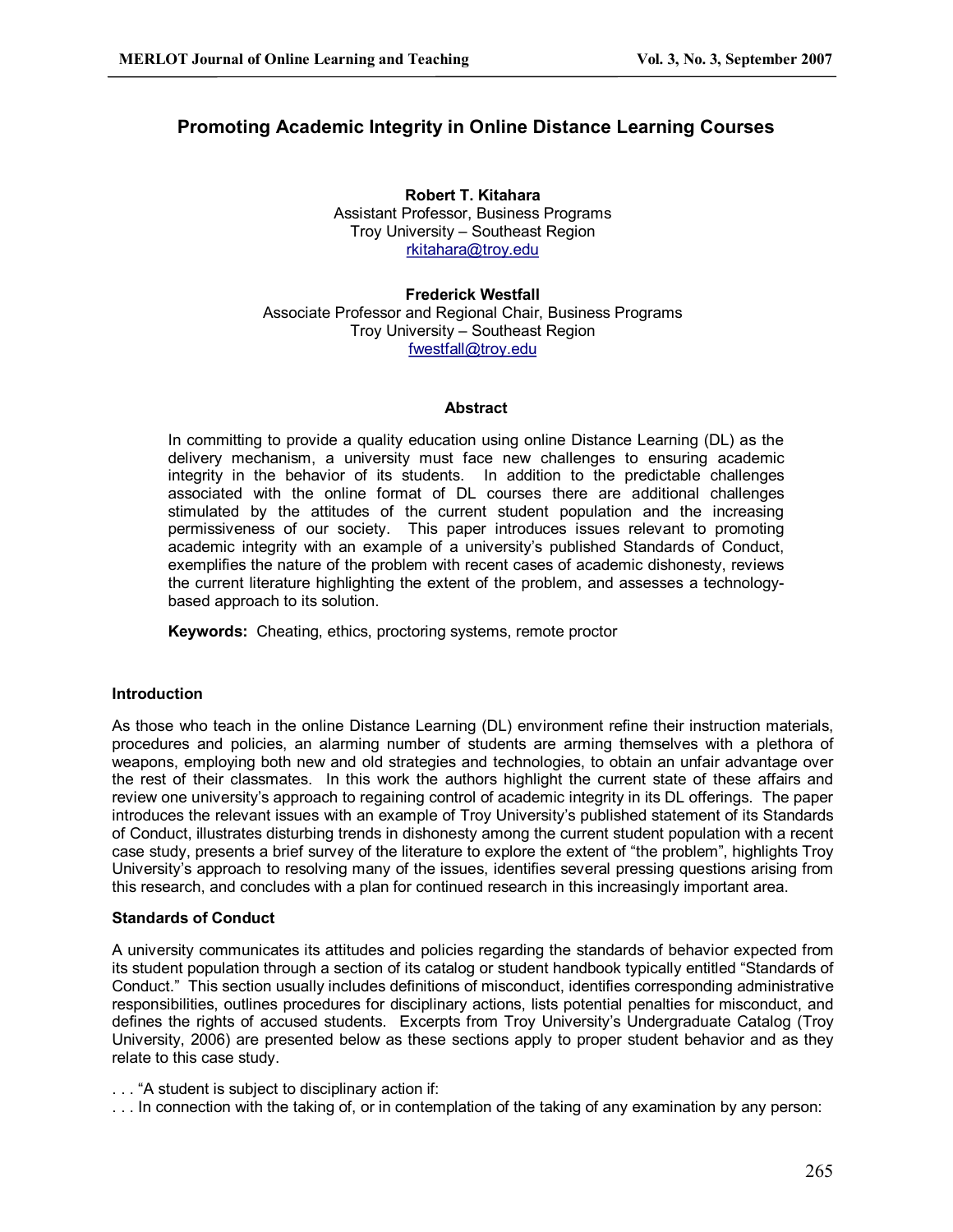- a. A student knowingly discovers or attempts to discover the contents of an examination before the contents are revealed by the instructor;
- b. A student obtains, uses, attempts to obtain or use, or supplies or attempts to supply to any person, any unauthorized material or device;
- c. A student uses, attempts to use, or supplies or attempts to supply to any person unapproved materials or devices dishonestly.

. . . Penalties for Misconduct:

. . . Any student who has committed an act of misconduct……may be subject to one or more of the following penalties:

- a. A student's grade in the course or on the examination affected by the misconduct may be reduced to any extent, including a reduction to failure.
- b. A student may be suspended from the University for a specific or an indefinite period, the suspension to begin at any time."
	- (Troy University Undergraduate Catalog, 2005-2006)

Such standards appear to be clear, reasonable and "common sense" statements of the type of behavior all institutions of higher learning expect from their students and the potential penalties for improper behavior. Additionally Troy University relies on a student Honor Code system to instill academic honor, trust, and integrity that it views as fundamental to its academic policy. This case study illustrates the new and often-blatant assaults upon their ability to preserve academic integrity institutions of higher learning must now confront, particularly in the DL environment. Perhaps the most disturbing of these assaults are shifts in society's attitudes toward academic integrity and corresponding views of what is acceptable and ethical behavior. The ongoing struggle between new implementation and security technologies embedded in the DL delivery systems and the counter-technologies that defeat them complicates the enforcement of academic standards. Additionally, our litigious society may add even more impediments to maintaining a university's academic integrity.

### **Case Study – Two Distance Learning Courses**

This case summarizes experiences from recent offerings of two quantitative courses in Troy University's core, business program sequence; QM3341 Business Statistics II and MGT3373 Operations Management. The emphasis in MGT3373 was a balanced presentation of general principles and several quantitative techniques most often encountered in the business world. For each of these courses students were required to take seven online quizzes consisting of 20 multiple-choice questions randomly drawn from a large test bank. They were also required to take an online final examination consisting of 50 multiple-choice questions randomly drawn from the test bank. Finally, both courses included a proctored examination (PE) for which the students were subject to specific rules for personal identification, control of the exam environment, and security. The PE consisted of two parts; part one consisted of 25 multiple-choice questions, part two consisted of five quantitative problems (QM3341) or five essay questions (MGT3373). Officials from the University's DL office pre-approved students' choices of proctors and defined rules for establishing a secure environment before examinations were distributed to them.

Examinations, instructor materials and author test banks are not intended for general consumption, particularly by students. Troy University, its instructors and textbook publishers cooperatively implement multiple strategies to mitigate cheating and/or unethical behavior. These strategies typically include:

- a) The Blackboard<sup>TM</sup> delivery system provides controls that force students to complete assessments once they are entered
- b) Blackboard<sup>TM</sup> provides instructor controls that are designed to prevent students from printing copies of all exams
- c) Instructors provide instructions with each examination that typically include: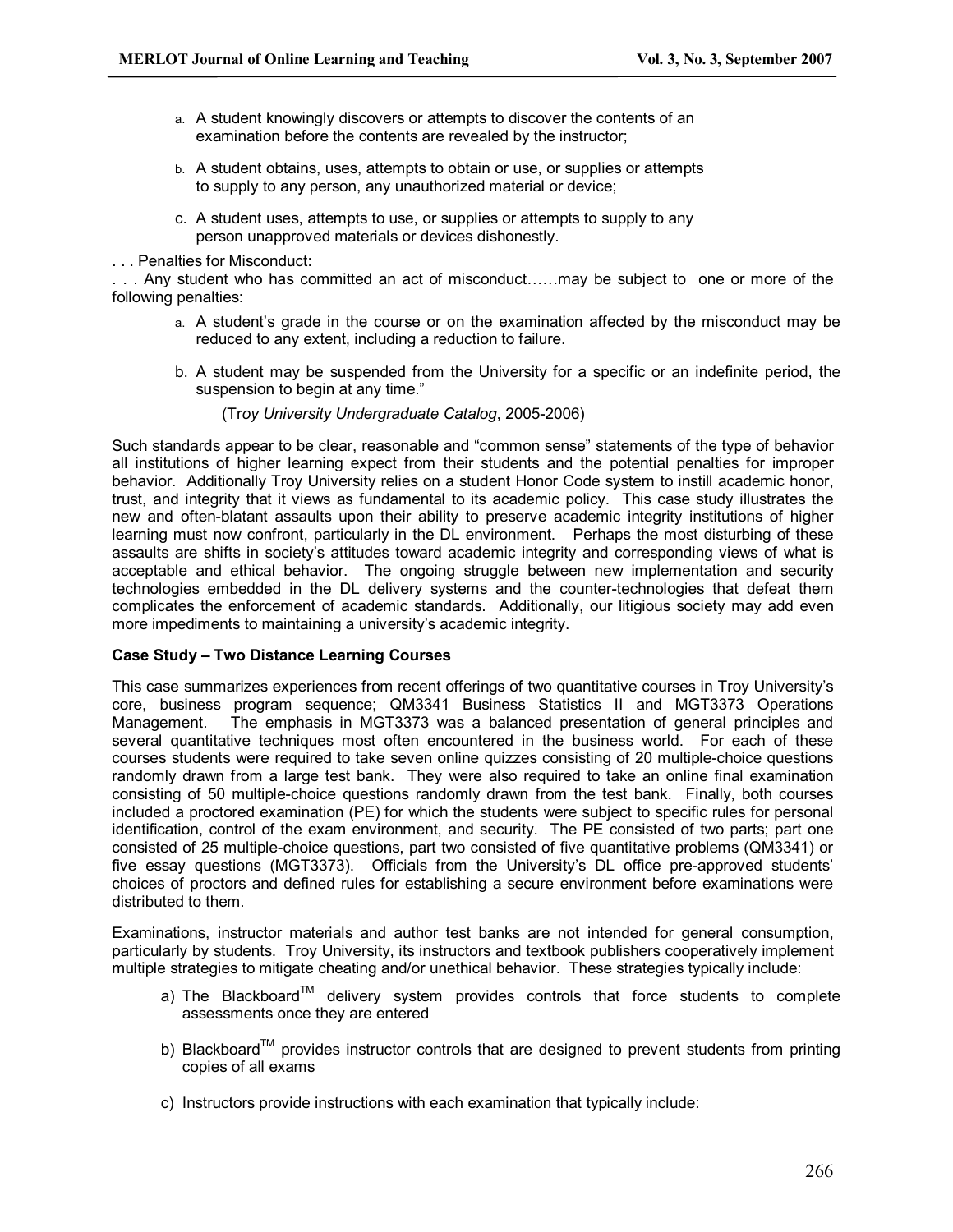- Students must take assessments separately to prevent copying or collusion
- Students may not make copies of exams
- Proctors must return all test question sheets in addition to all answer sheets
- d) Publishers screen applicants for instructor materials and author test banks to prevent students from obtaining copies

The authors were first alerted to potential violations of the University's Standards of Conduct by the unusual and unreasonable quiz timings of six QM3341 students for the first three quizzes. Each online quiz had a 1-hour time limit and these six students were completing them in 2-3 minutes with near perfect scores. Historically students averaged 3040 minutes on these quizzes. All six students were registered at the same university site. The authors sent each of these students an e-mail inquiring about the unusual timings; few responded. One student claimed all his timings were reasonable. No student admitted to possessing unapproved sources of information. The authors began collecting utilization and performance data on these students and changed test bank utilization procedures. While preparing the assessment test banks, a "code" had been inserted into all test bank questions, which would facilitate correlation of the (randomly selected) quiz questions to the test banks. For quiz four the authors shuffled those codes. As shown in Table 1 the timings on quiz four for all six students immediately jumped to historical levels. For all remaining quizzes the codes were completely removed and student timings remained roughly at historical averages.

To minimize student anxiety over memorizing formulas and to facilitate the use mathematical tables in many of the examination problems, the Proctored Exam (PE) for this course was given open-book. To allow students to leverage the efforts expended in their homework assignments, the exam was also given open-notes. Because of the irregularities noted above the authors ensured that all the questions for both the parts of the exam differed from all exams given in all previous years. Table 2 summarizes the peculiarities experienced on the PE for these same six students compared to the rest of the class and to the historical performance of students in all past online offerings of the same course.

| QM3341 Business Statistics II - Term 2/05<br>Timings (Minutes: Seconds) and Scores (*Administratively changed to 0) |             |             |             |             |             |             |         |              |             |
|---------------------------------------------------------------------------------------------------------------------|-------------|-------------|-------------|-------------|-------------|-------------|---------|--------------|-------------|
| QM3341                                                                                                              | Quiz 1      | Quiz 2      | Quiz 3      | Quiz 4      | Quiz 5      | Quiz 6      | РE      | Quiz 8       | Final       |
| Student 1                                                                                                           | 2:19<br>100 | 2:03<br>100 | 3:53<br>100 | 33:24<br>95 | 36:11<br>75 | 8:46<br>95  | $56/0*$ | 17:07<br>100 | 35:36<br>96 |
| Student 2                                                                                                           | 1:57<br>100 | 3:30<br>90  | 3:02<br>100 | 26:14<br>95 | 24:49<br>95 | 12:59<br>90 | $56/0*$ | 21:10<br>95  | 37:37<br>92 |
| Student 3                                                                                                           | 2:57<br>100 | 2:25<br>95  | 1:47<br>100 | 25:50<br>20 | 22:55<br>65 | 23:25<br>85 | $56/0*$ | 11:15<br>95  | 30:39<br>94 |
| Student 4                                                                                                           | 2:01<br>100 | 3:25<br>100 | 5:37<br>100 | 39:23<br>90 | 42:57<br>85 | 32:02<br>90 | $56/0*$ | 38:48<br>40  | 46:48<br>94 |
| Student 5                                                                                                           | 1:47<br>100 | 2:05<br>100 | 1:53<br>100 | 53:53<br>90 | 56:05<br>85 | 35:56<br>90 | $41/0*$ | 9:05<br>95   | 73:38<br>60 |
| Student 6                                                                                                           | 1:38<br>100 | 1:51<br>100 | 1:47<br>100 | 48:04<br>15 | 71:11<br>95 | 31:32<br>90 | $41/0*$ | 3:56<br>100  | 46:39<br>94 |

Table 1. Summary of Quiz Timing Irregularities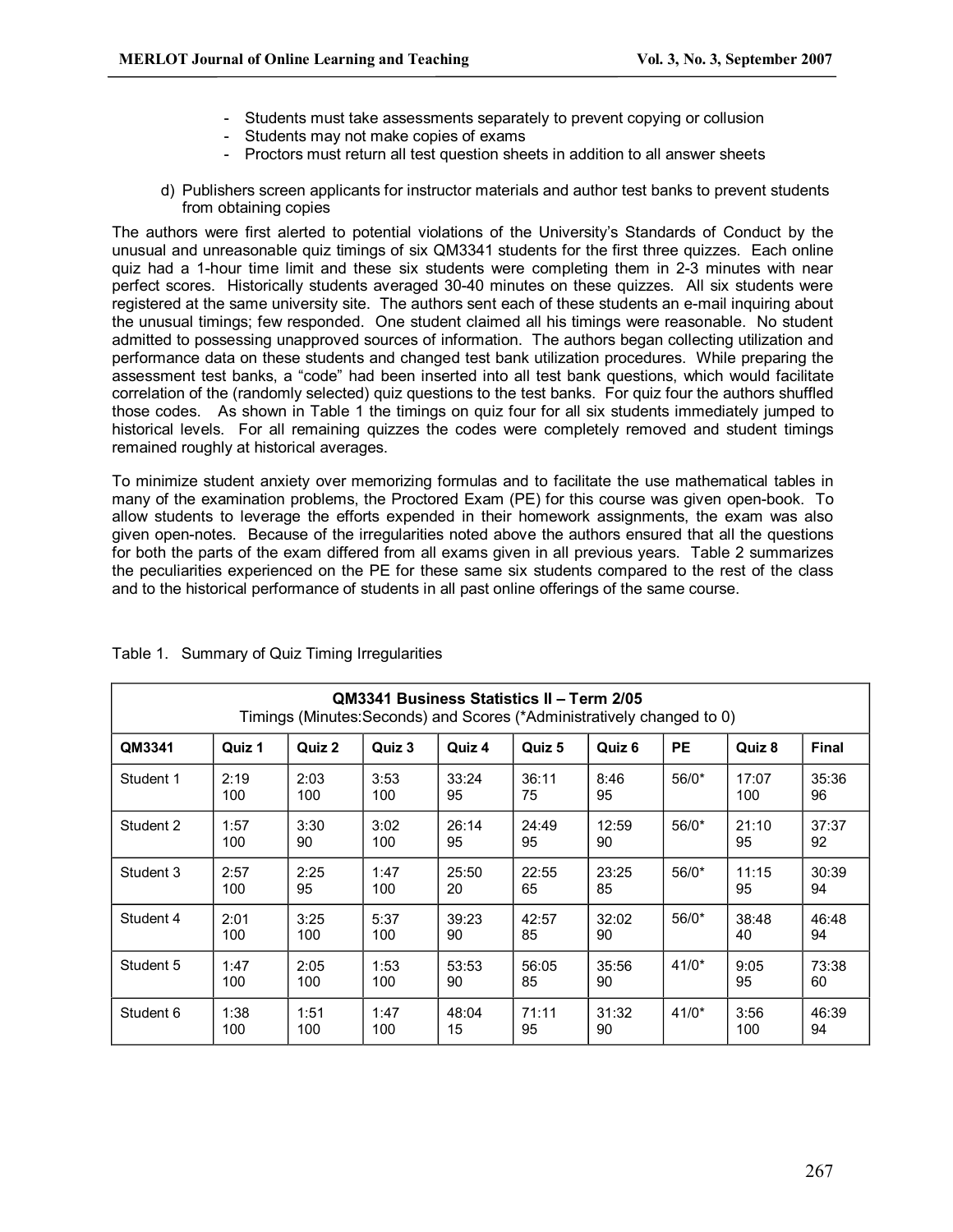| QM 3341 Business Statistics II – Term 2/05<br><b>Proctored Exam Answer Sheet Analyses</b> |                                                                                                                                                        |                                                                                                                                                        |                                                                                                                                                                                                                |                                                       |  |
|-------------------------------------------------------------------------------------------|--------------------------------------------------------------------------------------------------------------------------------------------------------|--------------------------------------------------------------------------------------------------------------------------------------------------------|----------------------------------------------------------------------------------------------------------------------------------------------------------------------------------------------------------------|-------------------------------------------------------|--|
| QM3341                                                                                    | <b>Group A</b>                                                                                                                                         | <b>Group B</b>                                                                                                                                         | <b>Rest of Class</b>                                                                                                                                                                                           | <b>Historically:</b>                                  |  |
| <b>Answer</b><br><b>Sheets</b>                                                            | (Students 1,2,3,4)                                                                                                                                     | (Students 5,6)                                                                                                                                         |                                                                                                                                                                                                                | "similar test" - (same<br>format, authors' test bank) |  |
| Part 1<br>25 Multiple<br>Choice (MC)                                                      | - Same 2 Errors<br>- Same 2<br>erroneous<br>choices                                                                                                    | - Same 2 Errors<br>(Same as Group A)                                                                                                                   | - No student missed both<br>questions as A,B<br>- No other pair had<br>identical MC sheets                                                                                                                     | No pair had identical<br>sheets                       |  |
| Part 2<br>5 Quantitative<br><b>Problems</b>                                               | Virtually identical:<br>- Answers<br>- Lavout<br>- Detail<br>- Frrors<br>- Omissions<br>- Inclusions<br>- Decimal place<br>rounding<br>- Wording (90%) | Virtually identical:<br>- Answers<br>- Lavout<br>- Detail<br>- Errors<br>- Omissions<br>- Inclusions<br>- Decimal place<br>rounding<br>- Wording (90%) | - None matched A.B<br>- No other pair had<br>matching answer sheets<br>- No other student<br>presented an answer to<br>ANY of the problems<br>which matched these<br>students' responses in<br>style or format | No pair had matching<br>answer sheets                 |  |

### Table 2. Proctored Exam Irregularities – QM3341

When confronted with the PE irregularities observed in QM3341, only three of the students responded. Two students, identified here as Students 1 and 2, vehemently denied "illegal" or wrongful activity and two immediately threatened lawsuits. Those two students were also taking MGT3373 Operations Management in the DL format in Term 2/05 and their behavior in that course (Table 3) was similar to their behavior in QM3341. Both submitted identical answer sheets for the multiple-choice portion of the proctored exam. Both submitted virtually identical answer sheets for the five essay questions. When confronted with these additional irregularities, they voiced the same denials and threats of lawsuits as they did for QM3341.

|  |  | Table 3. Proctored Exam Irregularities - MGT3373 |  |
|--|--|--------------------------------------------------|--|
|--|--|--------------------------------------------------|--|

| MGT3373 Operations Management - Term T2/05<br><b>Proctored Exam Answer Sheet Analyses</b> |                                                                                                               |                                                                                 |                                                                               |  |  |
|-------------------------------------------------------------------------------------------|---------------------------------------------------------------------------------------------------------------|---------------------------------------------------------------------------------|-------------------------------------------------------------------------------|--|--|
| <b>MGT3373</b><br><b>Answer Sheets</b>                                                    | <b>Students 1.2</b>                                                                                           | <b>Rest of Class</b>                                                            | <b>Historically:</b><br>"similar test" – (same<br>format, authors' test bank) |  |  |
| Part 1<br>25 Multiple Choice                                                              | - Same 2 Errors<br>- Same 2 Erroneous<br>Choices                                                              | - No student sheet matched<br>A,B<br>- No other pair had identical<br>MC sheets | No pair had identical sheets                                                  |  |  |
| Part 2<br>5 Short Essay<br>Questions                                                      | Virtually identical<br>- Answers<br>- Detail<br>- Omissions<br>- Inclusions<br>- Examples<br>- Wording $-90%$ | - None matched A,B<br>- No other pair had matching<br>answer sheets             | No pair had matching answer<br>sheets                                         |  |  |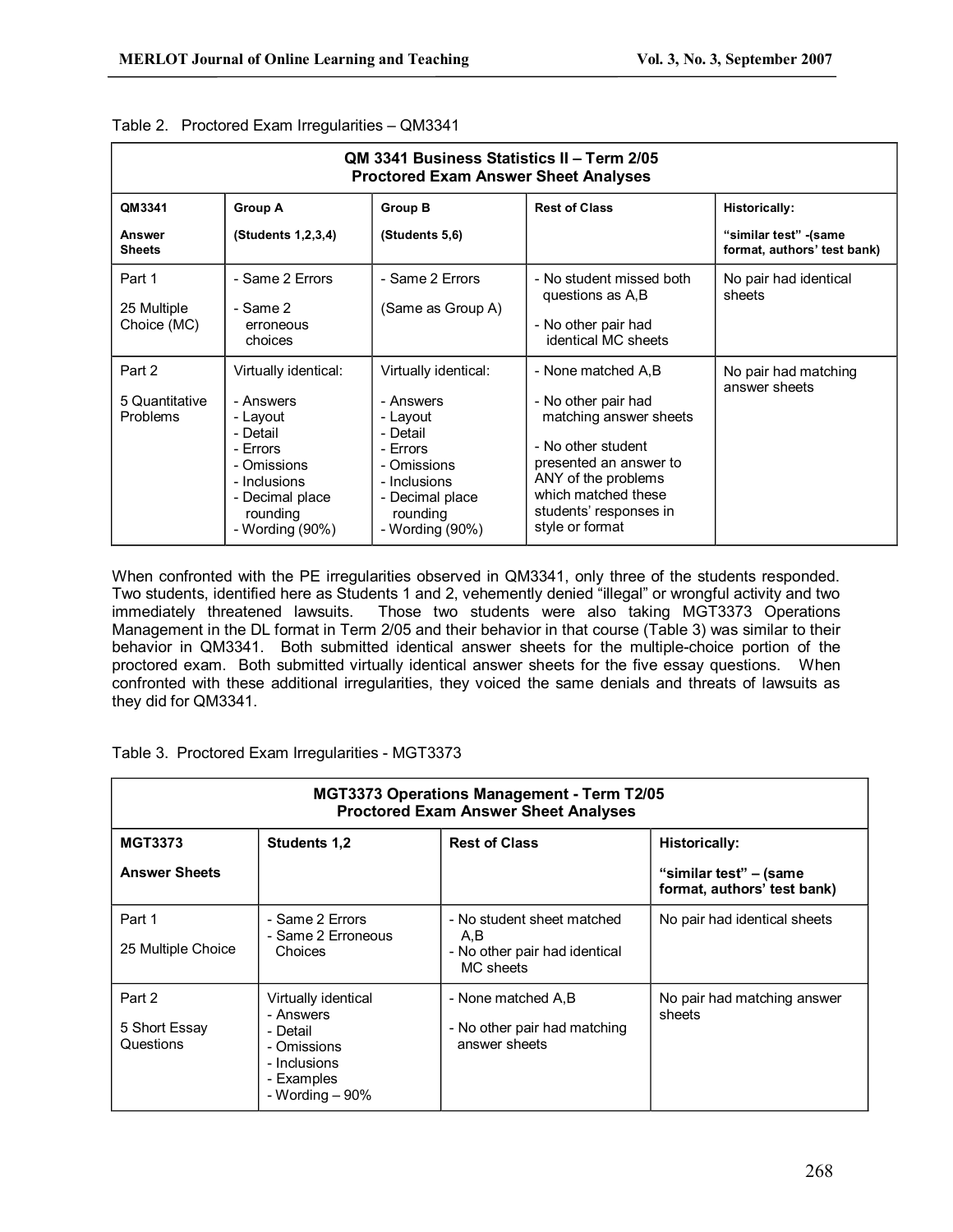Records from QM2241 Business Statistics I from Term 1/05 revealed that the same two students exhibited the same irregularities in quiz and examination performance in that course as well. They completed 1-hour quizzes in 2-3 minutes, completed the 2-hour final exam in five minutes and submitted identical answer sheets for both parts of their proctored exams. That term those irregularities escaped detection.

For QM3341 Students 1 and 2 had arranged to take their proctored examinations under the supervision of a specific university professor in the Business department at the Troy campus. They asked that proctor to allow them to take the examination together since they had developed "common notes" they wished to share. When that professor denied their request and offered instead to allow them to duplicate the notes so that each would have a copy, the students never returned to take the examination and went to another university official to serve as their proctor.

All six offending students were initially assigned failing grades for the courses in question. However, because the early attention over these violations of academic integrity focused upon the unreasonable assessment timings and possession of unapproved sources, there was concern that the open-notes policy for the exam might provide a legal loophole in a court of law. Consequently the grades were changed to ones determined strictly from "items submitted." However upon further review and investigation none of the students could explain the degree of similarity among their PE answer sheets, particularly on the quantitative and essay portions of the exam(s). These similarities could not be explained by simply having common notes, irrespective of their sources. Therefore, their final grades were administratively reassigned as failing and the six students were apprised of their rights to appeal their grades.

During the early stages of their appeals two of the students admitted to possessing unapproved materials. One claimed they all had copies of all the examination questions the authors had given in the past. Another admitted they had the textbook test bank that they found on an open website. Because the exam was given open-notes they claimed that they included these materials in their notes and therefore had done nothing wrong or illegal.

From an academic perspective common sense would dictate that examinations are meant to provide assessments of the student's understanding of the material being examined, not the extent or accuracy of their data bases, irrespective of the manner in which they were obtained. Additionally the assessments are meant to reflect the individual student's knowledge and original work without help from or collusive activities with others. Furthermore Troy University's statement of its Standards of Conduct clearly identifies these activities as specific violations. As a matter of policy the authors included in all of the course syllabi appropriate excerpts from these published Standards as well as recommendations for students to read the full set of Standards. Astonishingly, despite the fact that the behavior of the students cited was in clear violation of these published standards, they did not view their actions as infractions of academic integrity.

This case raises other troublesome concerns over the preservation of academic integrity particularly for courses offered in the DL environment. Students such as those observed in this case do not believe having an author test bank is "cheating." Disappointingly, despite clear copyright restrictions from the publisher, the textbook test bank for QM3341 was posted in its entirety on another university's website by an instructor in a manner accessible by the entire Web public. The offending students were brazenly defiant about their actions and use of materials available on the public Internet. They were willing to take their cases to the highest levels within the University, including the Chancellor of the University. In the end all the failing grades were upheld by the University and all appeals were denied.

## **Extent of the Problem – Examination of the Literature**

For several decades the popular and academic press has published startling reports on the scope and extent of the cheating problem. Many reports suggest that the propensity to gain an unfair advantage in the academic environment begins at the elementary school level and grows increasingly more prevalent as students progress through secondary and higher levels of education (Slobogin, 2002; McCabe, 2005; ETS Research Center, 2006; Overholser, 1999; Vos Savant, 2006). The problem is pervasive and has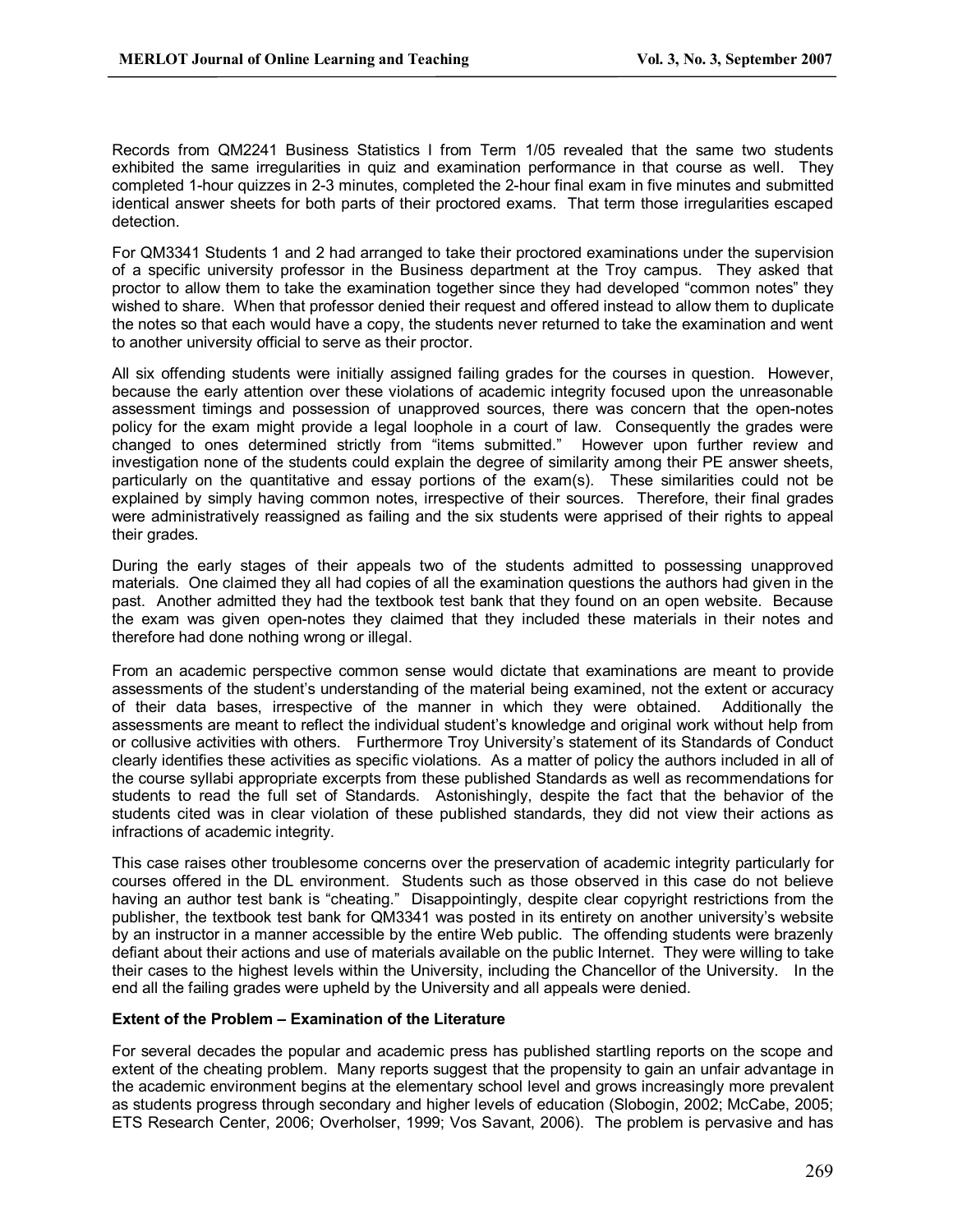increased dramatically over the past 30 years (Harding, et. al., 2001; McCabe, et. al., 2001). Some of the shocking findings (Fellgurth, 2003; Smith, 2006) indicate:

- a) In 1996 the American Psychological Association survey showed that 50% of undergraduates admitted to having cheated more than once.
- b) In 1999 survey by Donald McCabe of Rutgers University indicated that on most campuses over 75% of students admit to some form of cheating.
- c) A 2002 survey by McCabe fond that 74% of high school students admitted to cheating on a test or paper at least once.
- d) A 2003 national survey found 41% of students sampled said plagiarism happened "often" or "very often"
- e) Other national surveys show that cheating at colleges is on the rise and is occurring at both the undergraduate and graduate levels.
- f) Other research reported an incidence rate of cheating of 40% among graduate students

As data storage, access, distribution and communication technologies have advanced so too have the sophistication of the methods by which offending students practice their deceptions (Conradson & Hernandez-Ramos 2004, Argetsinger, 2003).

Many investigators have found interesting correlations between the propensity to cheat and a multiplicity of factors that may constitute predictive variables in certain cases. The observed trends include; underclassmen cheat more than upperclassmen, students with lower grade point averages (GPAs) cheat more than those with higher GPAs, cheating is more prominent among fraternity and sorority members and athletes, students who perceive that peers cheat without getting caught are more likely to cheat themselves, younger students tend to cheat more than older students, and substantially less cheating occurs at institutions employing strong academic honor codes (Butterfield, et. al., 1999; McCabe & Klebe Treviono, 1997). Levels of mastery and extrinsic factors strongly influence cheating as do perceived social norms regarding cheating, knowledge of institution policy regarding cheating, and student attitudes toward cheating (Jordan, 2001). The research on gender as a discriminator for cheating has yielded mixed results and may necessitate secondary gender-related factors (McCabe, et. al., 2006; Ruegger & King, 1992).

Whatever the influencing variables, most research indicates that cheaters are generally less mature, less reactive to observed cheating, less deterred by social stigma and guilt, less personally invested in their education; and more likely to be receiving scholarships but performing more poorly (Diekhoff, 1996). Not surprisingly cheaters tend to shun accountability for their actions and blame their parents and teachers for widespread cheating, citing increased pressure on them to perform well (Greene & Saxe, 1992). Worse yet, society as a whole has become increasingly more tolerant and even accepting of the practice of cheating, often citing the need to survive in today's competitive environment as justification for that shift in attitude (Slobogin, 2002; Vos Savant, 2006; Callahan, 2004).

The new technology tools and distorted societal attitudes towards cheating make the job of maintaining academic integrity within the educational environment much more challenging. While interesting technological solutions, such as Troy University's Securexam Remote Proctor™ described below, are now being implemented, additional non-technology based strategies may be required to make the Distance Learning environment less vulnerable to today's sophisticated cheaters. For instance, some research has found that Universities that have implemented a Student Honor Code have experienced decreased levels of cheating among their student bodies (McCabe, 1995; McCabe, et. al. 2001; McCabe, et. al., 1993; Gray, 1998). The research suggests that the long-term solution to curtailing academic cheating must include well-defined standards, a strong sense of accountability and properly focused "community" attitudes, above and beyond complex high-technology attempts to establish a secure testing environment (McCabe & Klebe Trevino, 1993; Gray, 1998; Henderschott, et. al., 1999; McCabe & Pavela 2000). In order to minimize the unethical students' inclination and ability to cheat, faculty, administration and the responsible student population must work together. Establishing a proper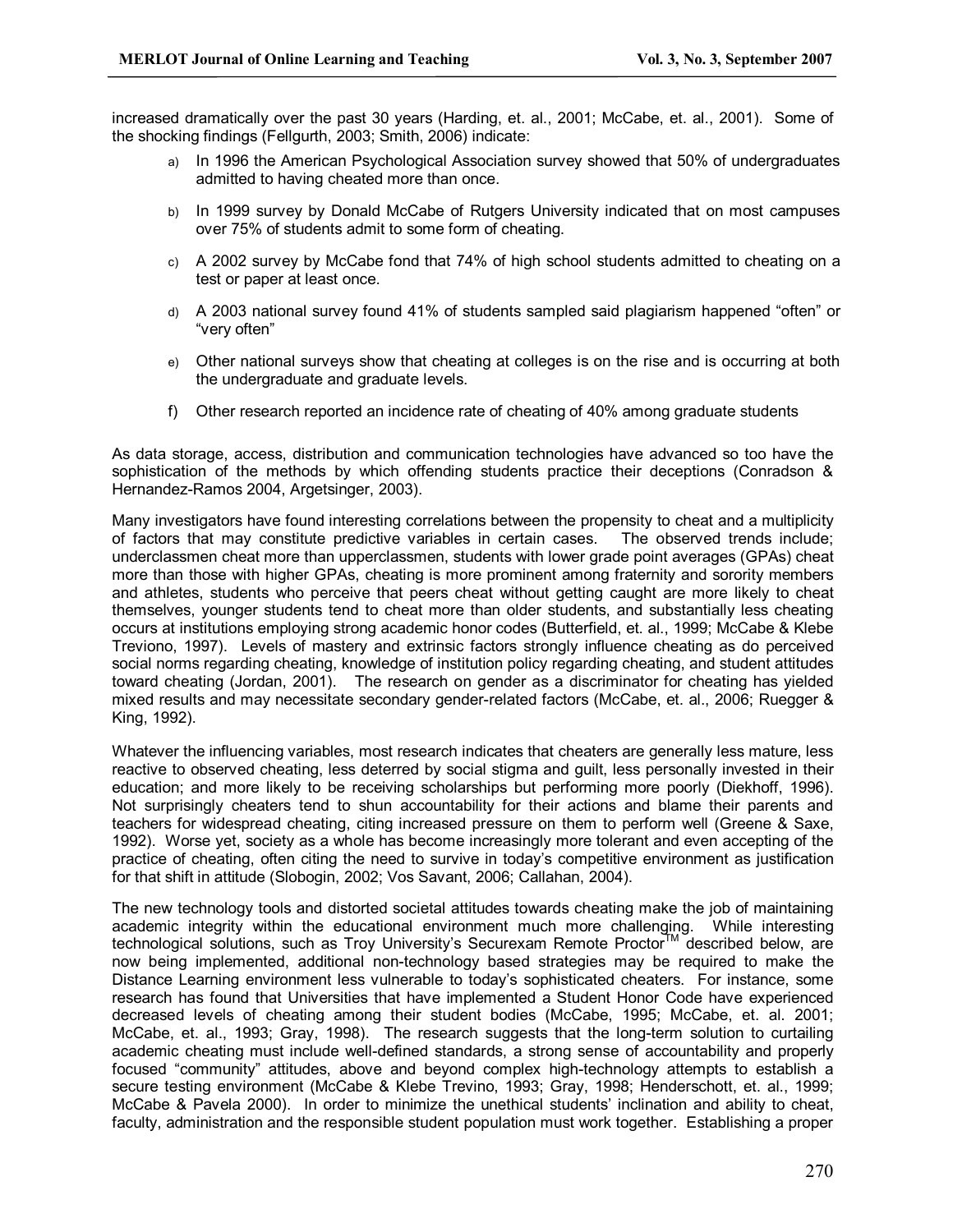climate to achieve this goal must include unwavering support by the administration of the faculty efforts to maintain ethical standards for academic integrity (Heberling, 2002).

### **One Approach – Troy University**

Troy University has historically pursued a multi-faceted approach to curbing academic dishonesty among<br>its student body. The approach included traditional methods for controlling the examination The approach included traditional methods for controlling the examination environment, "policing" the work and behavior of its students for both in-class and take-home assignments, and instilling a sense of honesty and ethics through a well-published Academic Code and Student Honor Code. These practices were also incorporated into its Distance Learning course offerings and modified as the delivery medium required. The issues that these techniques commonly addressed include:

- a) Verifying proper student is taking the exam
- b) Copying others work
- c) Receiving assistance from others<br>d) Using unapproved crib notes, elec
- Using unapproved crib notes, electronic devices, storage media
- e) Using unapproved materials such as copies of instructors past examinations
- f) Helping others commit illicit acts
- g) Collusion

Quite often this broad-based approach included the use of proctored examinations with the requirement for the physical presence of a pre-approved human proctor. Many of Troy presence of a pre-approved human proctor. University's DL courses currently require at least one proctored examination be used for student assessment. Each of these proctored examinations imposes predictable logistical, scheduling and security restrictions, particularly in the DL environment where students may be distributed in remote locations and vastly differing time zones all over the world.

With the incorporation of new technologies into its strategies to prevent dishonest behavior, Troy University has adopted a blended approach to DL courses within its eCampus. In addition to its efforts to establish a University-wide culture of honesty and ethics and in collaboration with the Cambridge, Massachusetts based



Securexam Remote Proctor TM

company, Software Secure, the University has developed a set of hardware and software tools to replace the need for human proctors and the associated logistical and implementation issues. This approach includes a hardware/software solution called the "Securexam Remote Proctor™ (Johnson, 2006)." The system will allow Troy faculty members to monitor online test takers and provide students the flexibility to take exams anywhere and at any time.

The hardware module connects to a computer's USB port and does not contain the student's personal information, thereby allowing sharing of the hardware. The target cost for the remote proctor system is in the order of \$100. A fingerprint sensor is built into the base of the unit, and instructors may specify the time and frequency at which students must identify themselves before and during the examination. The system incorporates a small video camera with a 360-degree field-of-view and an omni-directional microphone to detect unusual or unapproved activity. When such detections occur, alerts are generated and suitable prompts may be sent to the instructor and appropriate data recorded. For these detections real time audio and video will be remotely recorded for viewing and processing at any time. Securexam Remote Proctor<sup>™</sup> will include software tools that control student activity so that students taking exams cannot access any unauthorized material online or use any other software while taking the exam. This state-of-the-art system is completing its final test phases and is being implemented in several of Troy's eCampus courses in the fall of 2007.

By creating computer-based accountability, Troy University is taking a proactive approach to ensuring online academic quality while making their online programs and courses available to students, worldwide,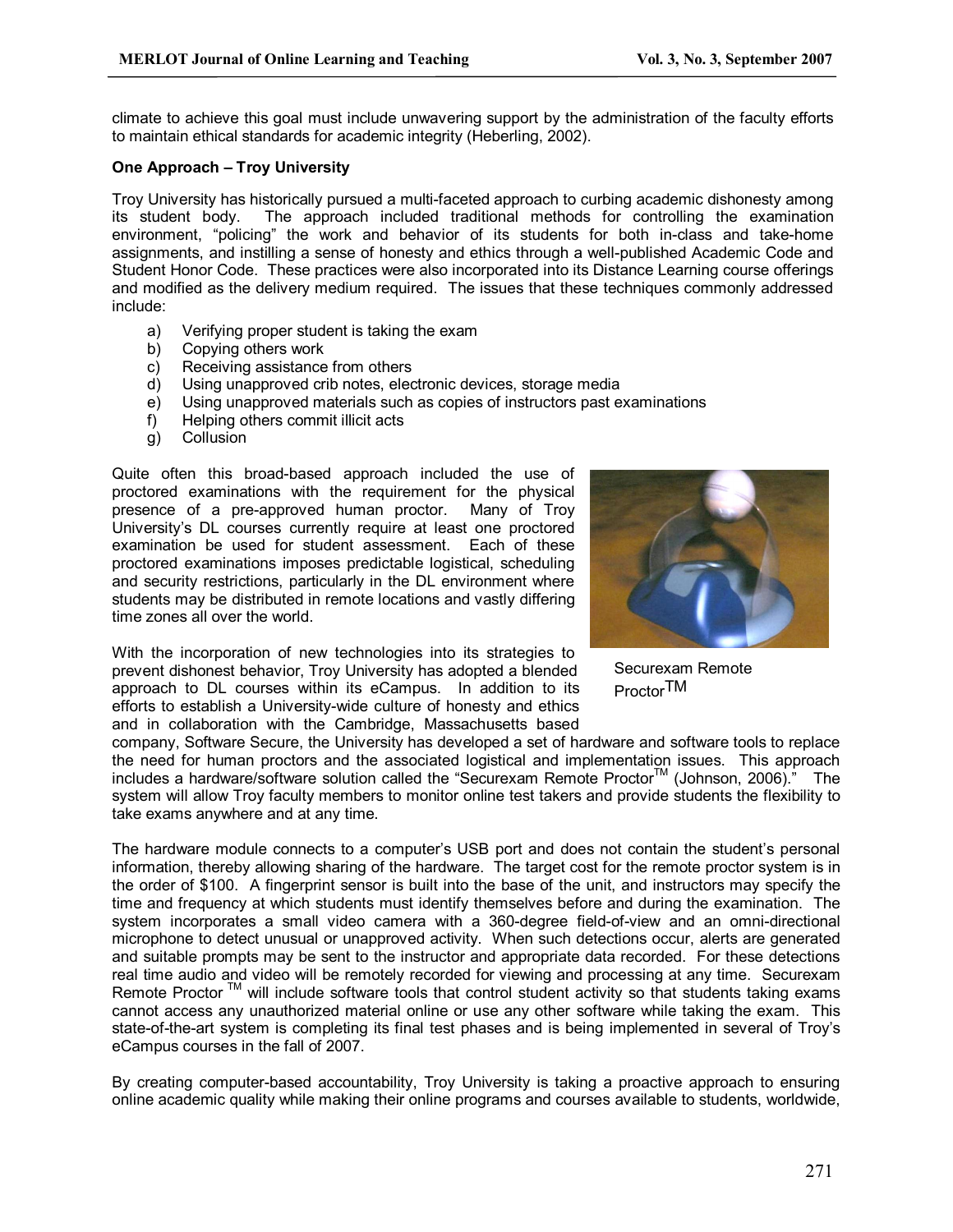meeting associated government mandates and creating the proper framework for maintaining the highest standards of academic integrity and fairness.

While many academics are excited about potential for these technologies to suppress the cheating problem, others are concerned over possible ethical issues, like unwarranted intrusion into the lives of individuals. There is currently little published work on the effectiveness of such automated proctoring systems and the overall impact of the additional requirements they impose upon DL students and instructors. Troy University is one of the first to adopt and integrate this technology-rich environment into its distance learning offerings.

Although interesting technological solutions, such as Troy University's Securexam Remote Proctor ™, are now being implemented, they will likely require non-technology based, companion strategies to make the Distance Learning environment less vulnerable to today's sophisticated cheaters. In addition to this state-of-the-art set of hardware and software tools for controlling the testing environment, Troy University has launched an eCampus-wide project to redesign all of its eCampus courses in a phased sequence over the next two years. Course Redesign teams, consisting of subject-matter and instructional-design experts, have been formed to conduct the course redesign efforts. The ultimate goal is to have all eCampus courses designed to common delivery and student learning objective (SLO) standards. Each Redesign team will determine a common textbook to be used for all sections of each eCampus course as well as common "course templates." The structure and detail of each course template will be determined by the corresponding course Redesign team, depending upon the nature of the course material. Part of the redesign effort will include restructuring and redesign of course quizzes, examinations, projects and assignments to fully exploit the Securexam Remote Proctor™, eliminating all human proctors and conducting all assessments online.

### **Summary and Conclusions**

These experiences have led to the following observations and comments. Surprisingly, even without the open-notes policy formerly used in the proctored examinations for the DL courses of the case study, there are real concerns that the Standards of Conduct may not be defendable in court of law. It is clear that:

- 1) Students who wish to obtain an unfair advantage over other students are now armed with new and interesting opportunities, tools and resources with which to obtain that unethical edge.
- 2) These new technologies and tools make the collective job of the University, instructors, course delivery system designers and publishers much more difficult.
- 3) In today's society students are more apt to wield a weapon they believe is omnipotent the threat of lawyers and lawsuits. They have been conditioned to believe that with such threats the university will ultimately back down.
- 4) In the face of these difficulties much more thought, time and energy must be spent in designing DL courses to maintain academic integrity.

While the challenge to protect Academic Integrity is common to course offerings in both the online and traditional (in-class) environments, courses presented in a purely DL environment present special concerns for implementation of protective measures. Anecdotally this case raises several pressing questions over the preservation of academic integrity particularly for courses offered in the DL environment:

- 1) If a student has resources that give him/her an unfair advantage over other students, does this constitute unethical behavior, violations of the University's Standards of Conduct, or cheating? Is a student obligated to reveal the possession of such sources when queried by the instructor? How do these facts relate to the student's Honor Code?
- 2) If a student obtains instructor materials, such as the authors' test banks for the course textbook, which give him/her prior knowledge of examination questions and therefore an unfair advantage over other students, does this constitute unethical behavior or cheating? If this material can be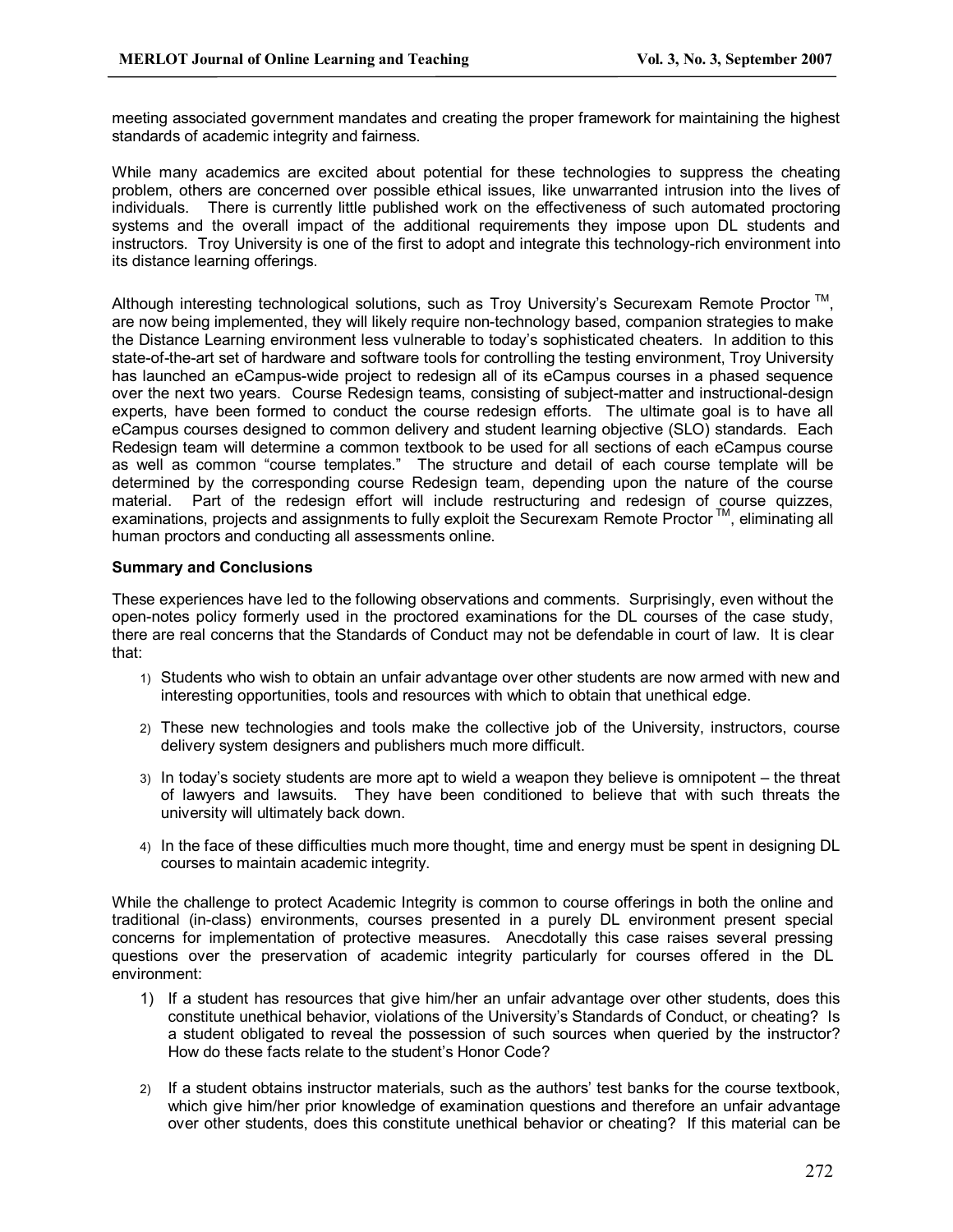obtained from an open website does this change the fact that their possession is a clear violation of the University's Standards of Conduct?

- 3) What degree of collusive activity in examinations, if any, is acceptable? To what level of certainty must an instructor prove that such collusion did in fact occur? Upon whom does the "burden of proof" fall? Are the standards for burden of proof the same in academic cases as those in a civil court of law?
- 4) What is the appropriate statement of the University's Standards of Conduct? How can such dishonest activity be controlled in the DL format? Will purely technology-based solutions be sufficient?
- 5) In today's ever expanding hi-tech environment is it possible to write a statement of the Standards of Conduct which is comprehensive and which will withstand the scrutiny of attorneys in a court of law? What are the bounds of "academic freedom?"
- 6) How must these standards be communicated in a course syllabus? Obviously it is not possible or practical to include in a reasonable course syllabus an exhaustive list of possible means and mechanisms an unethical student may employ to circumvent the Academic Code. Do these omissions from acourse syllabus constitute a legal loophole that allows students to behave in an unchecked manner?
- 7) What are the legal implications? To what extent does enforcement of these standards put the University at risk for lawsuits? To what extent are instructors personally liable if his/her actions to enforce the Academic Code are taken are without malice, prejudice or bias and not conducted in an arbitrary or capricious manner?
- 8) Have student and society attitudes toward academic integrity changed? If so, at what point in a student's development and education does this change occur? What factors influence these changes in attitude?
- 9) Are there differing views of academic integrity among the student, academia and working professional populations?
- 10) What are the special implications of these issues on courses taught in the DL format? Are DL students more likely to commit actions in violation of the Academic Code? If so, what factors influence that disturbing trend, if any?

Troy University's multi-faceted approach to controlling the Distance Learning testing environment using Securexam Remote Proctor ™ to replace the human proctor at the testing site combined with its wellpublished Academic Code and strong Student Honor Code and implementation of its redesigned course structures and templates is a fully integrated attempt to enhance the academic integrity of its online programs. The overall effectiveness of this approach is yet to be determined and will be closely scrutinized as students with high-tech tools make new assaults upon eCampus academic integrity. More research is required to determine if this approach will be successful, particularly for quantitatively intense material. In the example cited in this paper the evidence used to conclusively prosecute the offending students was, in large part, based upon the detailed analysis of hand-written answer sheets, comparing the detailed quantitative and qualitative content. The analysis included factors such as the extent and nature of the quantitative detail presented, specific material included or omitted in each student's responses, the nature and precision of the numbers displayed, and the totality of the content compared to other students' answer sheets. Designing online examinations which provide this level of detail and diagnostic capability will be yet another challenge for this delivery medium.

### **Future Research**

In order to answer the many pressing questions cited above, the authors propose the following plan for future research:

1) The authors will conduct a review of Troy University's history with respect to violations of its Standards of Conduct, sorted by appropriate demographic factors. These experiences will be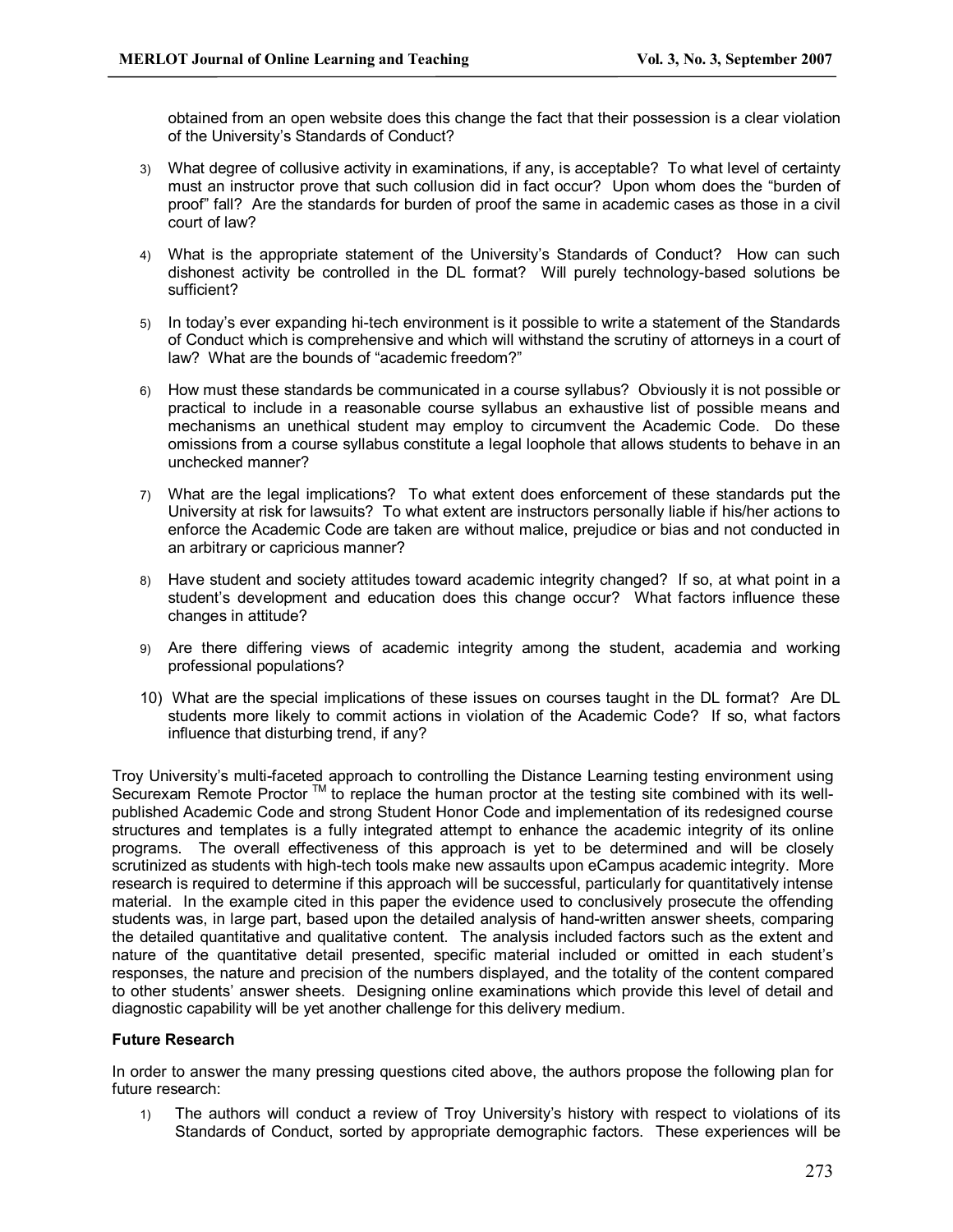compared to those of other universities by searching the appropriate literature and surveying institutions that wish to contribute. These efforts will attempt to identify significant trends in academia's views of ethical behavior, if any.

- 2) The authors will expand the literature review and conduct appropriate surveys to more fully understand the extent of the problem in both online and traditional environments and how widespread the propensity of students to launch or threaten lawsuits is throughout academia. It would be desirable to determine how likely universities are, in the face of such actions and threats, to "back down" and allow this dishonest behavior to go unchallenged.
- 3) Through multi-university collaborations with other researchers in the field, the authors will compare various approaches to establishing effective (technology-based and non-technology based) solutions. .
- 4) As the Remote Proctor system is fully implemented for all its eCampus offerings, statistical data will be gathered to determine the impact, if any, of the introduction of the technology into the DL environment.
- 5) A set of surveys will be used to determine differences in views of academic integrity between the current student and instructor populations. The survey will include students and instructors in both the traditional (in-class) and Distance Learning environments. The survey will identify those acts that both populations consider to be unethical, violations of the Academic Code, or cheating.
- 6) Statistical analyses will be used to identify meaningful correlations and trends in student and instructor views sorted by appropriate demographic factors (e.g. age, sex, university major, membership in fraternities or sororities, participation in athletics, employment).
- 7) Local businesses will be surveyed to determine employer attitudes towards academic integrity. The survey will include sufficient demographic information to determine which factors influence employer attitudes towards ethical behavior, cheating and academic integrity. These results will be contrasted with those obtained from surveys of academia.
- 8) Statistical analyses will be used to identify significant trends and changes in an individual's attitudes as he/she transitions from pupil to university student and ultimately to working professional.
- 9) Based upon this research, potential revisions to university policies toward Standards of Conduct, Academic Codes and Student Honor Codes will be formulated, as well as corresponding adjustments to course syllabi and student handbooks, particularly for DL courses.

## **References**

- Argetsinger, A. (2003). U-Maryland Says Students Use Phone to Cheat Text Messaging Delivers Test Answers. Retrieved on June 15, 2006 from the Washington Post website.
- Butterfield, K.; McCabe, D.; Klebe Trevino, L. (1999). Academic Integrity in Honor Code and Non-Honor Code Environments: A Qualitative Investigation. *Journal of Higher Education, Vol. 70*.
- Callahan, D. (2004). *The Cheating Culture: Why More Americans Are Doing Wrong to Get Ahead.* Harcourt Publishers.
- Conradson, S., Hernandez-Ramos, P. (2004). Computers, the Internet, and Cheating Among Secondary School Students; Some Implications for Educators. Retrieved on June 15, 2006 from Santa Clara University website.
- Diekhoff, G., LaBeff, E. Clark, R., Williams, L., Francis, B., Haines V. (1996). College Cheating: Ten Years Later. *Research in Higher Education, Vol.* 37, No. 4, pp 487-502.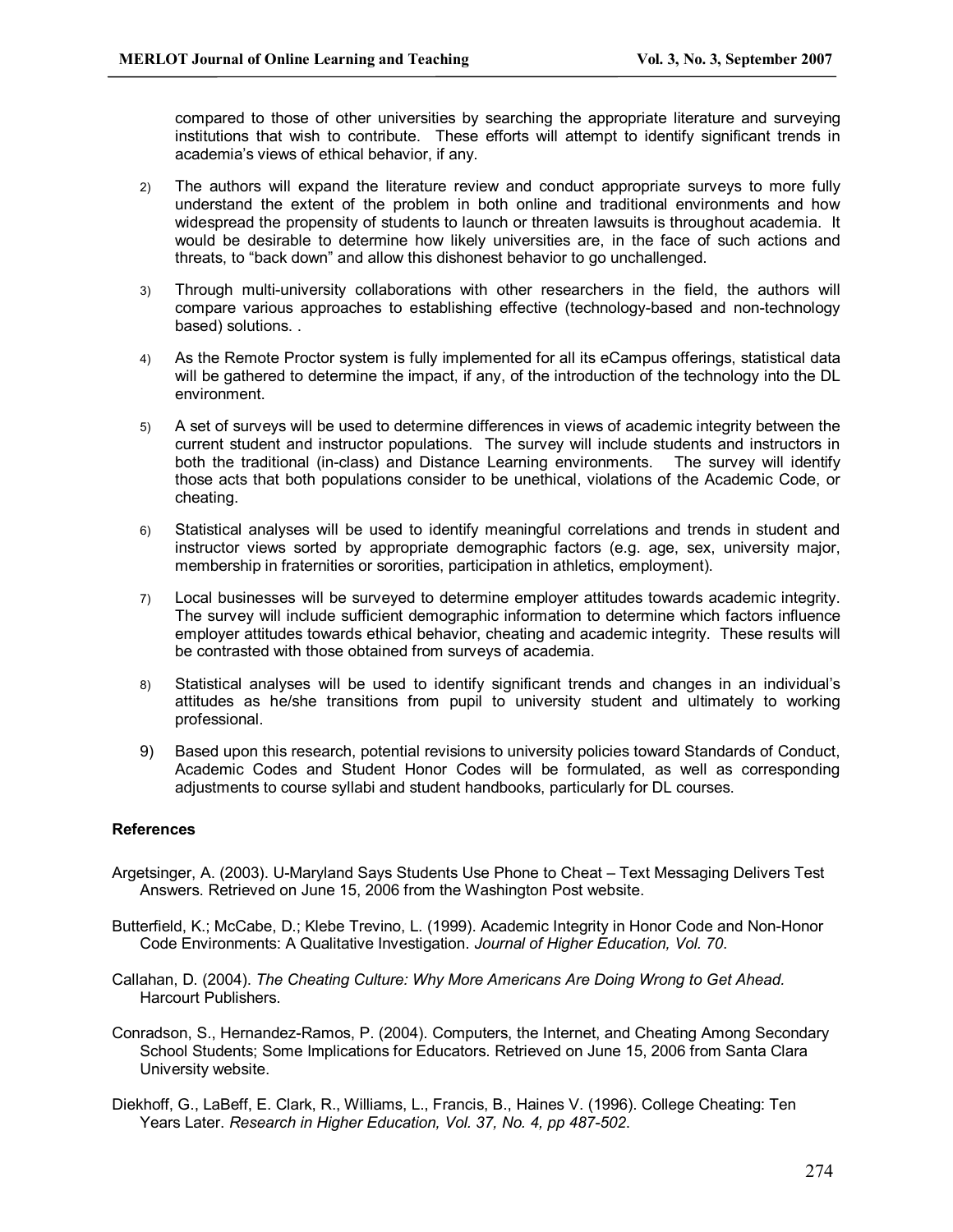- Educational Testing Service Research Center (2006). *Academic Cheating Fact Sheet*. ETS website. Retrieved on June 15, 2006 from ETS website.
- Fellgurth, Jennifer; "Cyber Cheating", Cheatweb, [www.hartnell.edu,](http://www.hartnell.edu/) accessed Nov 10, 2003. Gray, S., (1998). Maintaing Academic Integrity in Web-Based Instruction. *Education Resources Information Center, Vol.* 35, No. 3, pp 186-188.
- Greene, A.S., Saxe, L. (1992). Everybody (Else) Does It: Academic Cheating Education. Retrieved on June 15, 2006 from Resources Information Center website.
- Harding, T.S.; Carpenter, D.D.; Montgomery, S.M.; Steneck, N.H. (2001). The Current State of Research on Academic Dishonesty Among Engineering Students. *31 st Annual Frontiers in Education Conference*.
- Heberling, M., (2002). Maintaining Academic Integrity in Online Education. Retrieved on June 15, 2006 from the Online Journal of Distance Learning Administration, Vol. 5, No. 1.
- Hendershott, A., Drinan, P., Cross, M. (1999). Toward Enhancing a Culture of Academic Integrity. *NASPA Journal, Vol.* 37, No. 4, pp 587-598.
- Johnson, Sallie U., PhD (2006). Striving for Excellence Ensuring Online Testing Integrity. *Distance Learning Administration Annual*. University of the State of West Georgia.
- Jordan, A. (2001). College Student Cheating: The Role of Motivation, Perceived Norms, Attitudes, and Knowledge of Institutional Policy. *Ethics and Behavior, Vol. 11, No. 3, pp 233247.*
- McCabe, D. Klebe Trevino, L. (1993). Academic Dishonesty: Honor Codes and Other Contextual Influences. *Journal of Higher Education, Vol. 64.*
- McCabe, Donald, (1995). Honor Codes and Student Cheating. Retrieved June 15, 2006 from Rutgers University website.
- McCabe, Klebe Trevino, L. (1997). Individual and Contextual Influences on Academic Dishonesty: A Multicampus Investigation. *Research in Higher Education, Vol. 38, no. 3, pp379396.*
- McCabe, D.; Klebe Trevino, L.; Butterfield, K. (1999). Cheating in Academic Institutions: A Decade of Research. *Ethics and Behavior*, Vol. 11, No. 3, pp 219-232.
- McCabe, D., Pavela, G., (2000). Some Good News About Academic Integrity. *Change, Vol. 32, No. 5, pp 3238*.
- McCabe, D. (2005); Levels of Cheating and Plagiarism Remain High, Honor Codes and Modified Codes are Shown To Be Effective in Reducing Academic Misconduct. Retrieved on June15, 2006 from Center for Academic Integrity, Duke University website.
- McCabe, C., Ingram, R., Conway Dato-on, M. (2006). The Business of Ethics and Gender. *Journal of Business Ethics; Vol. 64, No. 2, pp 101116.*
- Overholser, G. (1999). Case Study: Minnesota's Basketball Cheating Scandal. Retrieved on June 15, 2006 from the Des Moines Register website.
- Ruegger, D., King, E. (1992). A Study on the Effect of Age and Gender Upon Student Business Ethics. *Journal of Business Ethics, Vol. 11, No. 3, pp 179186.*
- Slobogin, K (2002). Many Students Say Cheating's OK Confessed Cheater: "What's important is getting ahead". Retrieved on June 15, 2006 from CNN website.